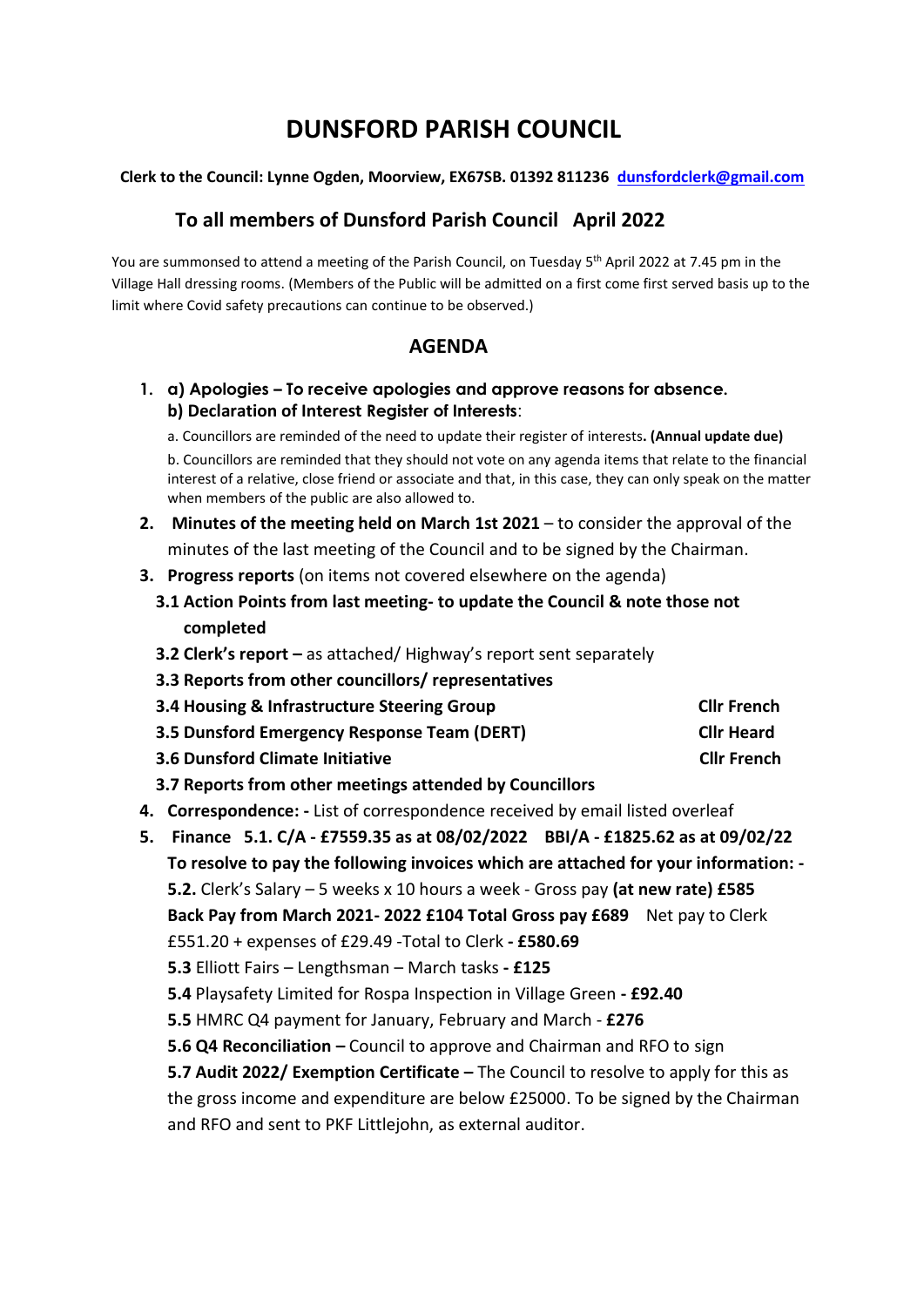**5.8 Insurance** – Norris & Fisher have notified the Clerk that they are not able to provide insurance for Parish Councils after this year. The Clerk will collect quotes from other companies and present to the Council. Renewal Date is June 1st . **Clerk**

 **6. Village Green** – a) Monthly report b) shelter for bins c) Inspection d) perimeter fence damaged e) Padlock on gate by steps **Cllr Matthews**

 **7. Planning: - Applications 7.1 –Teignbridge – 22/00298/FUL –** Pan Reedy, Dunsford – Installation of solar panels on the bank to the rear. **7.2 Decisions –Teignbridge 22/00059/NPA –** Westview Farm, Dunsford –change of use of agricultural building to five dwellings **- Grant of request of prior approval**

 **8. Platinum Jubilee Celebrations (June 2022) –** Cllr Morris to update the Council.

 **9. Policy Review** - To continue discussion on Standing Orders, focussing on sections four to six inclusive. **Cllr French/Clerk**

 **10. Lengthsman** – Update and to discuss arrangements for the coming months, including a contract for next year. **Cllrs Matthews, Smallridge and Gardner/Clerk** 

 **11. Three Parish meeting –** It is Dunsford's turn to host this. The Clerk has had responses to the two dates suggested. Bridford - 1 for June 21st and 6 for July 19<sup>th</sup>; Christow – awaiting reply **All Council/Clerk**

 **12. Steps Bridge – dog bin emptying**. Next year's cost will be £575.04, an increase of £38.28 (to be shared with DWT) – the Council to decide whether to continue or find other alternatives.

 **13. Village Hall – Council representative.** All Cllrs to consider taking on this role and discuss at the meeting. **All Cllrs**

 **14. Matters brought forward by the Chairman** (**for information only /possible addition to next month's agenda) including: - a)** Any pressing Highways issues for Clerk to pass on to Highway's contact – Greenbridge turning to be discussed next week b) Ukraine families in Dunsford c) Elections of Chair and Vice chair next month. d)Extending Church grounds

### **15. Date of next meeting – 3 rd May 2022 in the Village Hall Dressing Rooms**

Signed Lynne Ogden Clerk to Dunsford Parish Council 30<sup>th</sup> March, 2022